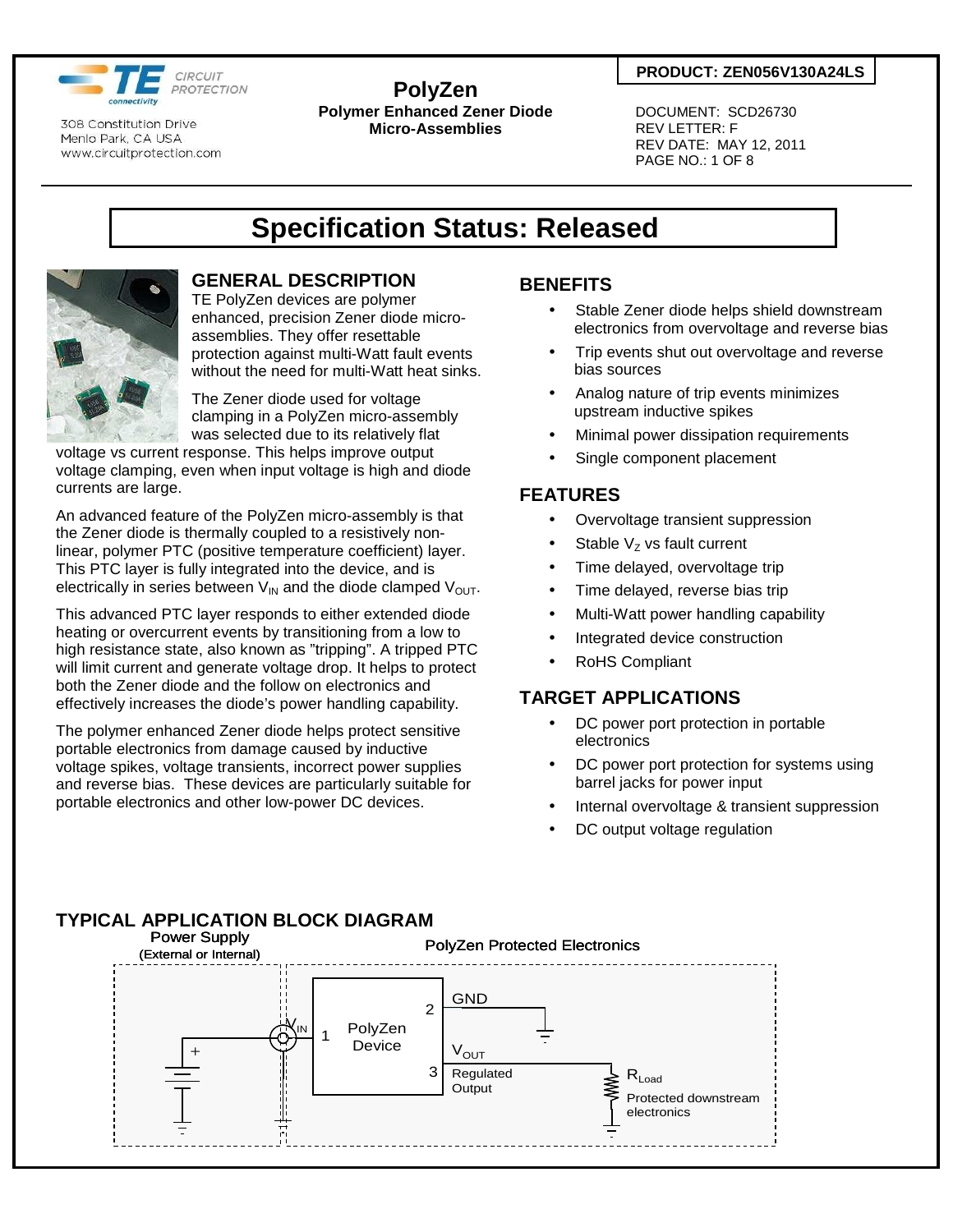

**PolyZen** 

**Polymer Enhanced Zener Diode Micro-Assemblies** 

#### **PRODUCT: ZEN056V130A24LS**

 DOCUMENT: SCD26730 REV LETTER: F REV DATE: MAY 12, 2011 PAGE NO.: 2 OF 8

## **CONFIGURATION INFORMATION**

## **Pin Configuration (Top View) Recommended Pad Dimensions**





#### **PIN DESCRIPTION**

| <b>Pin Number</b> | <b>Pin Name</b> | <b>Pin Function</b>                               |
|-------------------|-----------------|---------------------------------------------------|
|                   | V <sub>IN</sub> | $V_{IN}$ . Protected input to Zener diode.        |
|                   | GND             | <b>GND</b>                                        |
|                   | νουτ            | V <sub>OUT</sub> . Zener regulated voltage output |

## **BLOCK DIAGRAM**



### **DEFINITION of TERMS**

| I <sub>PTC</sub>  | Current flowing through the PTC portion of the                    |  |  |  |  |
|-------------------|-------------------------------------------------------------------|--|--|--|--|
|                   | circuit                                                           |  |  |  |  |
| $I_{\rm FI\,T}$   | RMS fault current flowing through the diode                       |  |  |  |  |
| $I_{\text{OUT}}$  | Current flowing out the $V_{OUT}$ pin of the device               |  |  |  |  |
| <b>Trip Event</b> | A condition where the PTC transitions to a high                   |  |  |  |  |
|                   | resistance state, thereby significantly limiting $I_{\text{PTC}}$ |  |  |  |  |
|                   | and related currents, and significantly increasing                |  |  |  |  |
|                   | the voltage drop between $V_{IN}$ and $V_{OUT}$ .                 |  |  |  |  |
| Trip              | Time the PTC portion of the device remains both                   |  |  |  |  |
| Endurance         | powered and in a tripped state.                                   |  |  |  |  |

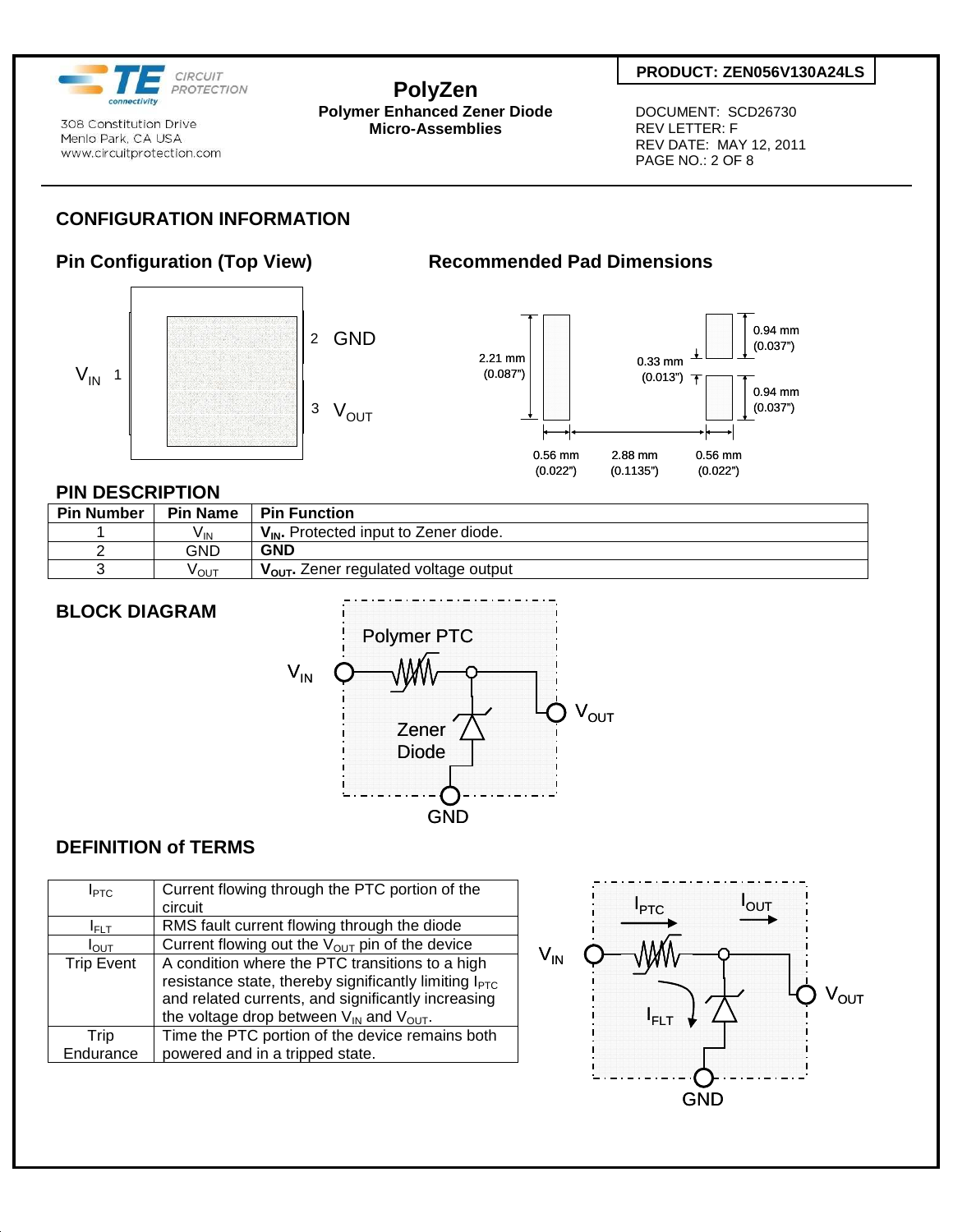

#### **PolyZen Polymer Enhanced Zener Diode Micro-Assemblies**

#### **PRODUCT: ZEN056V130A24LS**

 DOCUMENT: SCD26730 REV LETTER: F REV DATE: MAY 12, 2011 PAGE NO.: 3 OF 8

## **GENERAL SPECIFICATIONS**

Operating Temperature -40<sup>°</sup> to +85<sup>°</sup>C Storage Temperature -40° to +85°C

## **ELECTRICAL CHARACTERISTICS1-3, 11 (Typical unless otherwise specified)**

| $V_{Z}^{4}$<br>(V) |     | -4<br>$I_{zt}$ | <b>HOLD</b><br>$^{\circ}20^{\circ}$ C<br>(A) | <b>Leakage Current</b><br>Max |                 | $\cdot$ $\cdot$ $\cdot$<br>R Typ <sup>6</sup><br>(Ohms) | $R_{1Max}$<br>(Ohms) | $V_{\text{Int}}$ Max ${}^{8}$<br>(V) |             | $I_{\text{FLT}}$ Max <sup>9</sup> |                | <b>Tripped Power</b><br>Dissipation <sup>10</sup><br><b>Max</b> |      |                |
|--------------------|-----|----------------|----------------------------------------------|-------------------------------|-----------------|---------------------------------------------------------|----------------------|--------------------------------------|-------------|-----------------------------------|----------------|-----------------------------------------------------------------|------|----------------|
|                    |     | (A)            |                                              |                               |                 |                                                         |                      | $V_{INT}$<br>Max                     | <b>Test</b> | $I_{\text{FLT}}$ Max              | <b>Test</b>    | Value                                                           | Test |                |
| Min                | Typ | Max            |                                              |                               | Test<br>Voltage | Current<br>(mA)                                         |                      |                                      | (V)         | <b>Current</b><br>(A)             | (A)            | Voltage<br>(V)                                                  | (W)  | Voltage<br>(V) |
| 5.45               | 5.6 | 5.75           | 0.1                                          | 1.3                           | 5.25            | 10                                                      | 0.12                 | 0.16                                 | 24V         | 3A                                | $+10$<br>$-40$ | $+24$<br>$-16V$                                                 | 1.0  | 24             |

Note 1: Electrical characteristics determined at 25ºC unless otherwise specified.

Note 2: This device is intended for limited fault protection. Repeated trip events or extended trip endurance can degrade the device and may affect performance to specifications. Performance impact will depend on multiple factors including, but not limited to, voltage, trip current, trip duration, trip cycles, and circuit design. For details or ratings specific to your application contact TE Connectivity Circuit Protection directly.

- Note 3: Specifications developed using 1.0 ounce 0.045" wide copper traces on dedicated FR4 test boards. Performance in your application may vary.
- Note 4: I<sub>zt</sub> is the current at which V<sub>z</sub> is measured (V<sub>Z</sub> = V<sub>OUT</sub>). Additional V<sub>z</sub> values are available on request.
- Note 5:  $I_{HOLD}$ : Maximum steady state  $I_{PTC}$  (current entering or exiting the  $V_{IN}$  pin of the device) that will not generate a trip event at the specified temperature. Specification assumes  $I_{FLT}$  (current flowing through the Zener diode) is sufficiently low so as to prevent the diode from acting as a heat source. Testing is conducted with an "open" Zener.
- Note 6: R Typ: Resistance between  $V_{IN}$  and  $V_{OUT}$  pins during normal operation at room temperature.<br>Note 7: R<sub>1Max</sub>: The maximum resistance between  $V_{IN}$  and  $V_{OUT}$  pins at room temperature, one hour at
- $R_{1Max}$ : The maximum resistance between V<sub>IN</sub> and V<sub>OUT</sub> pins at room temperature, one hour after 1<sup>st</sup> trip or after reflow soldering.
- Note 8:  $V_{INT}$  Max:  $V_{INT}$  Max relates to the voltage across the PPTC portion of the PolyZen device ( $V_{INT}$  $V_{OUT}$ ).  $V_{INT}$  Max is defined as the voltage  $(V_{\text{IN}}\text{-}V_{\text{OUT}})$  at which typical qualification devices (98% devices, 95% confidence) survived at least 100 trip cycles and 24 hours trip endurance at the specified voltage (V<sub>IN</sub>-V<sub>OUT</sub>) and current (I<sub>PTC</sub>). V<sub>INT</sub> Max testing is conducted using a "shorted" load ( $V_{\text{OUT}} = 0V$ ).  $V_{\text{INT}}$  Max is a survivability rating, not a performance rating.

Note 9: I<sub>FLT</sub> Max: I<sub>FLT</sub> Max relates to the stead state current flowing through the diode portion of the PolyZen device in a fault condition, prior to a trip event.  $I_{FLT}$  Max is defined as the current at which typical qualification devices (12 parts per lot from 3 lots) survived 100 test cycles. RMS fault currents above I<sub>FLT</sub> Max may permanently damage the diode portion of the PolyZen device. Testing is conducted with NO load connected to  $V_{\text{OUT}}$ , such that  $I_{\text{OUT}} = 0$ . "Test voltage" is defined as the voltage between  $V_{\text{IN}}$  to GND and includes the PolyZen Diode drop. Specification is dependent on the direction of current flow through the diode.  $I_{FLT}$  Max is a survivability rating, not a performance rating.

- Note 10: The power dissipated by the device when in the "tripped" state, as measured on TE test boards (see note 3).
- Note 11: Specifications based on limited qualification data and subject to change.

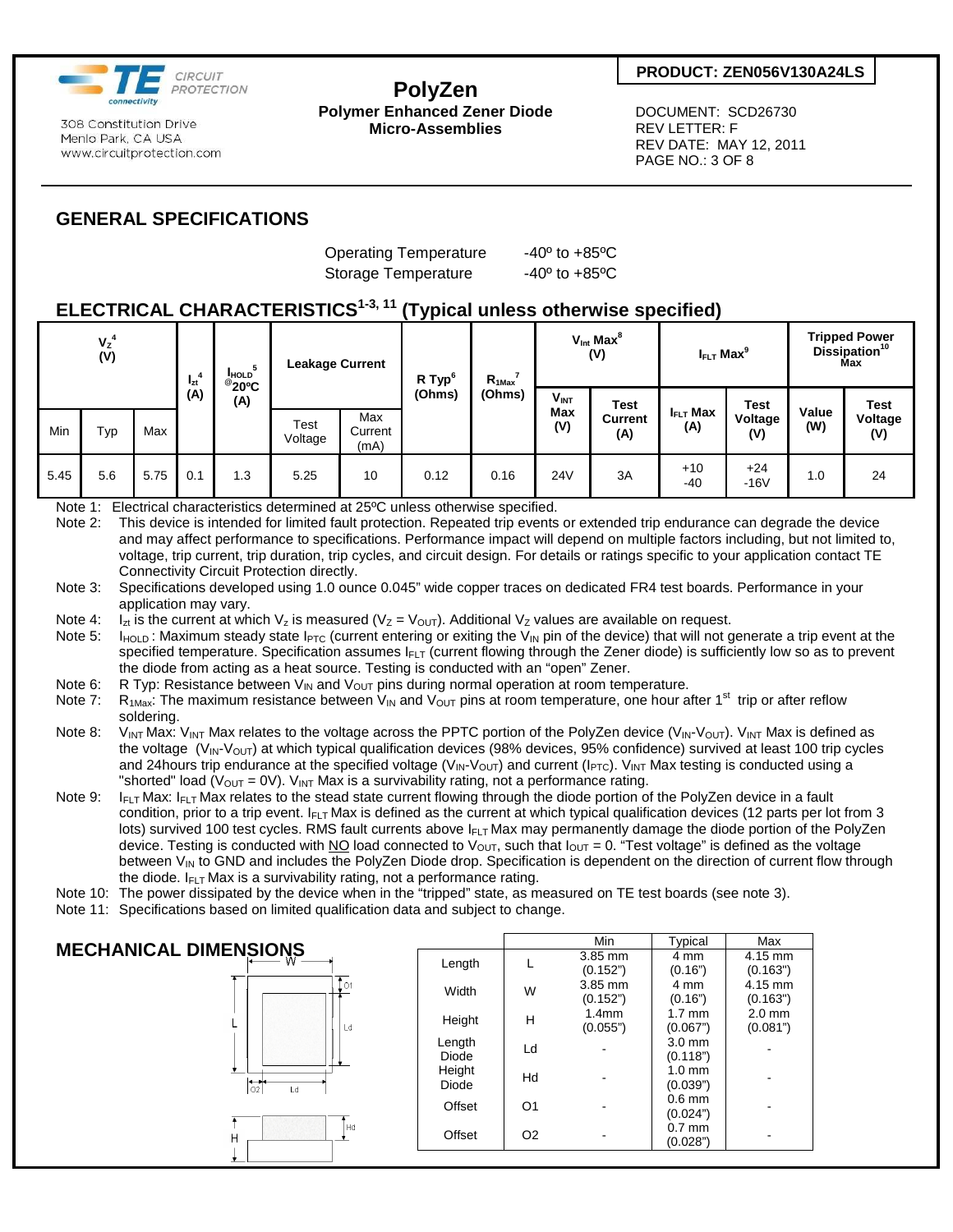

# **PolyZen**

**Polymer Enhanced Zener Diode Micro-Assemblies** 

 DOCUMENT: SCD26730 REV LETTER: F REV DATE: MAY 12, 2011 PAGE NO.: 4 OF 8

| <b>SOLDER REFLOW RECOMMENDATIONS:</b>  |                         |  |  |  |  |  |  |
|----------------------------------------|-------------------------|--|--|--|--|--|--|
| <b>Classification Reflow Profiles</b>  |                         |  |  |  |  |  |  |
| <b>Profile Feature</b>                 | <b>Pb-Free Assembly</b> |  |  |  |  |  |  |
| Average Ramp-Up Rate (Tsmax to Tp)     | 3° C/second max.        |  |  |  |  |  |  |
| <b>Preheat</b>                         |                         |  |  |  |  |  |  |
| • Temperature Min (Tsmin)              | 150 °C                  |  |  |  |  |  |  |
| • Temperature Max (Tsmax)              | 200 °C                  |  |  |  |  |  |  |
| • Time (tsmin to tsmax)                | $60-180$ seconds        |  |  |  |  |  |  |
| Time maintained above:                 |                         |  |  |  |  |  |  |
| • Temperature (TL)                     | 217 °C                  |  |  |  |  |  |  |
| $\bullet$ Time (tL)                    | $60-150$ seconds        |  |  |  |  |  |  |
| <b>Peak/Classification Temperature</b> |                         |  |  |  |  |  |  |
| (Tp)                                   | 260 °C                  |  |  |  |  |  |  |
| Time within 5 °C of actual Peak        |                         |  |  |  |  |  |  |
| Temperature (tp)                       | 20-40 seconds           |  |  |  |  |  |  |
| <b>Ramp-Down Rate</b>                  | 6 °C/second max.        |  |  |  |  |  |  |
| Time 25 °C to Peak Temperature         | 8 minutes max.          |  |  |  |  |  |  |

**SOLDER REFLOW RECOMMENDATIONS:**

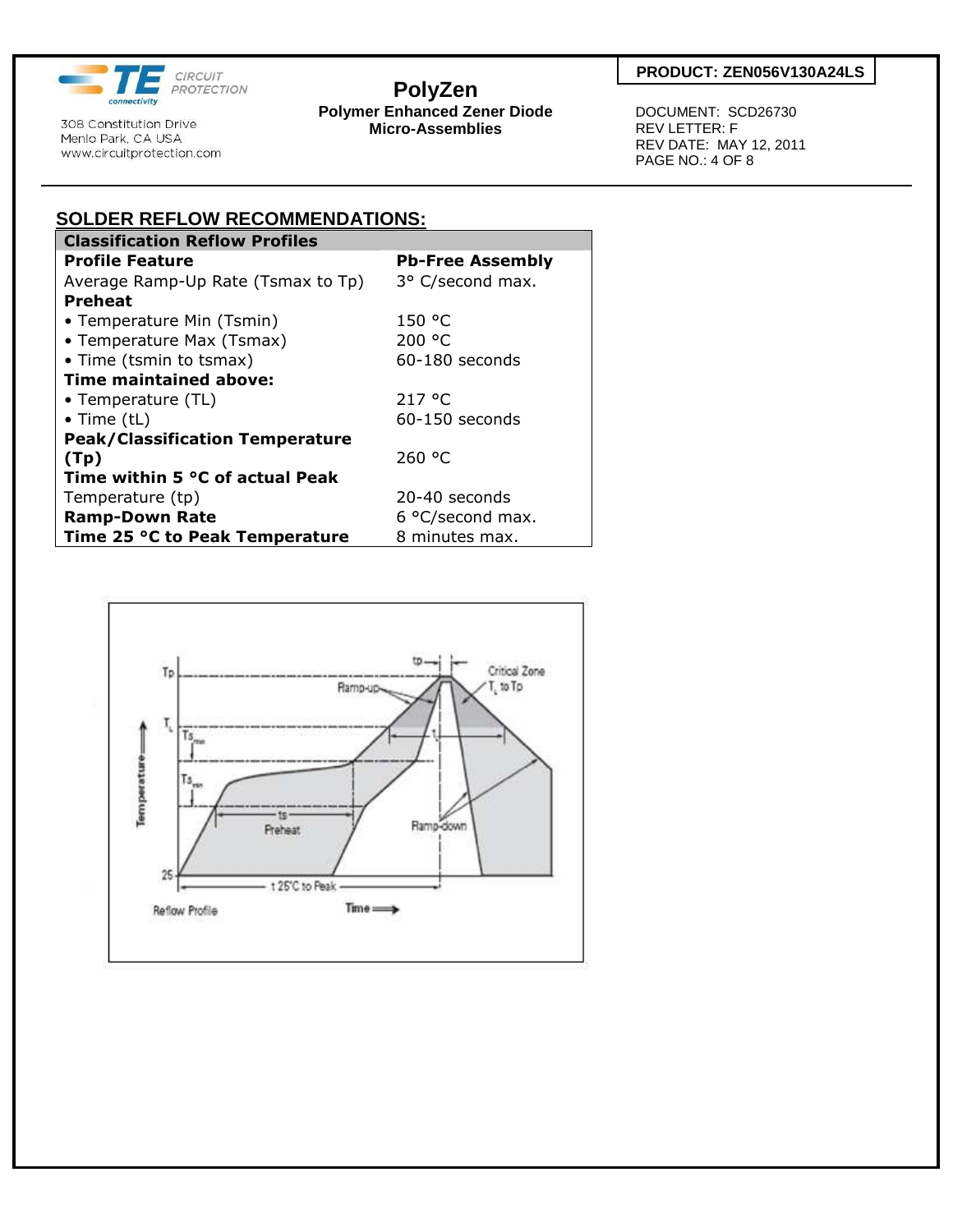

## **PolyZen**

**Polymer Enhanced Zener Diode Micro-Assemblies** 

#### **PRODUCT: ZEN056V130A24LS**

 DOCUMENT: SCD26730 REV LETTER: F REV DATE: MAY 12, 2011 PAGE NO.: 5 OF 8

## **PACKAGING**



## **Taped Component Dimensions for PolyZen Devices**



NOTES: 1. 10 SPROCKET HOLE PITCH CLINULATIVE TOLERANCE ±0.2  $Aa = 4.35$  $\frac{8}{10}$  = 4.35 2. CAMBER IN COMPLIANCE VITH EIA 481  $K_0 = 2.30$ 3. POCKET POSITION RELATIVE TO SPROCKET HILE MEASURED AS TRLE POSITION OF POOKET, NOT POOKET HOLE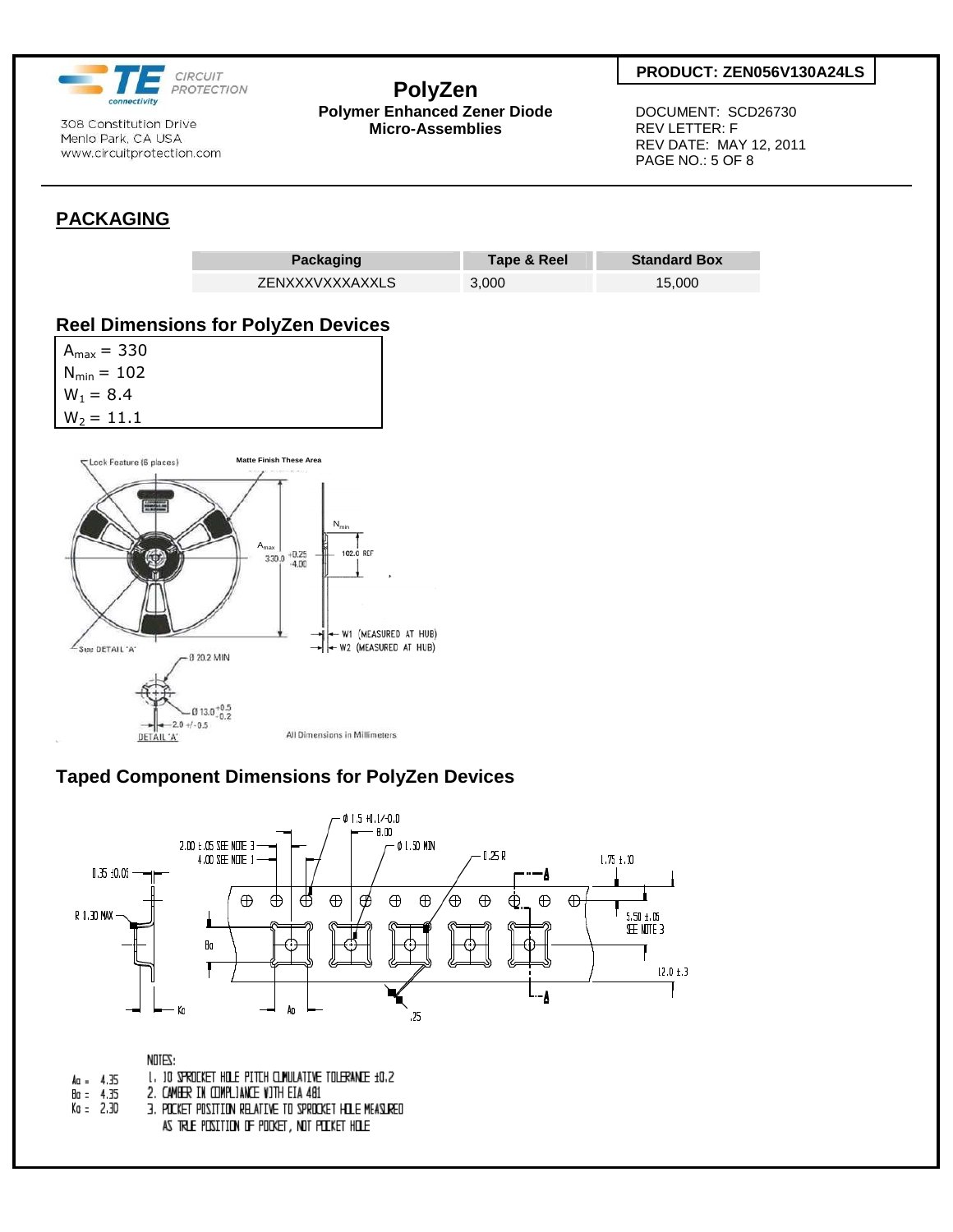

**PolyZen Polymer Enhanced Zener Diode Micro-Assemblies** 

 DOCUMENT: SCD26730 REV LETTER: F REV DATE: MAY 12, 2011 PAGE NO.: 6 OF 8

## **TYPICAL CHARACTERISTICS**

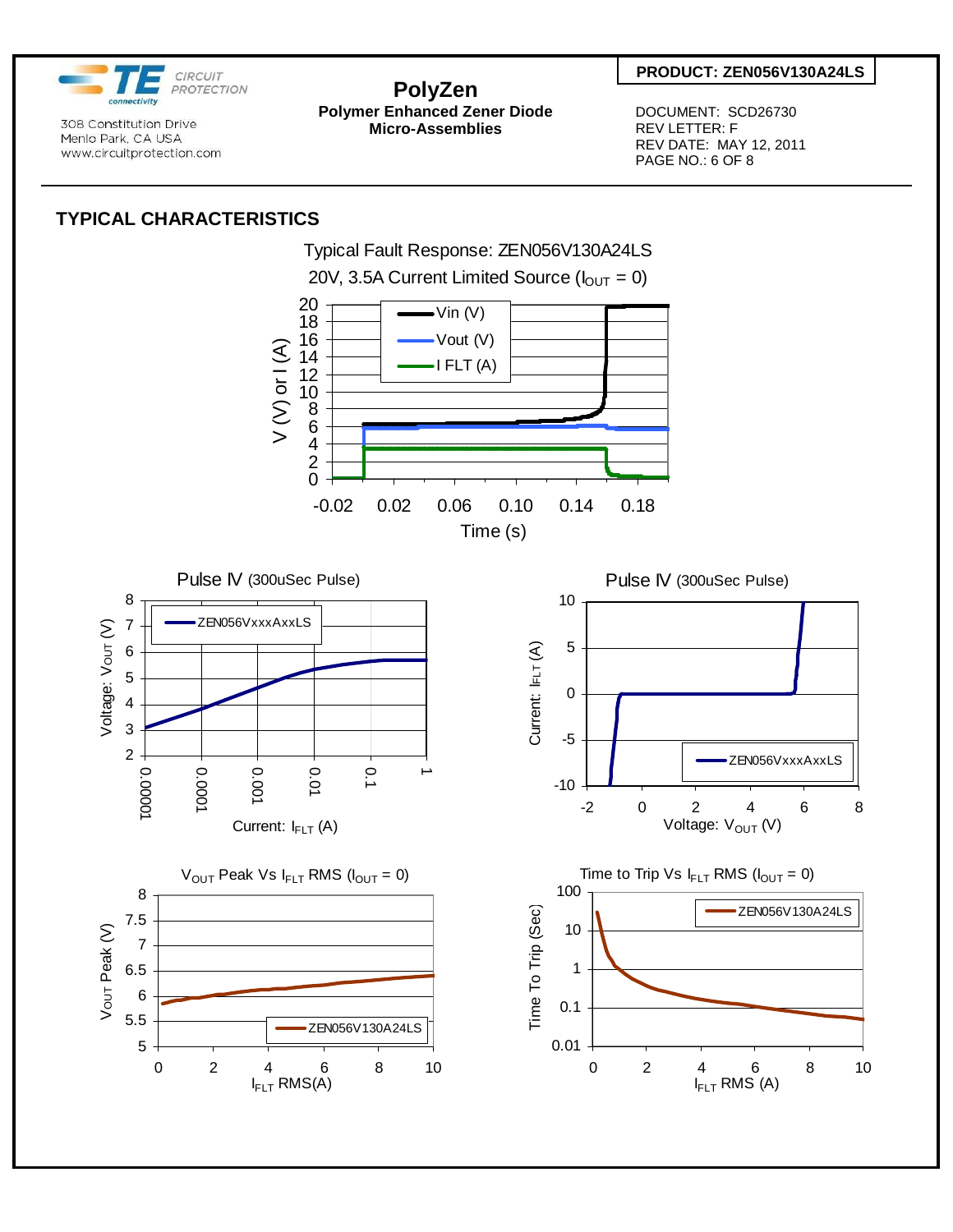

## **PolyZen**

**Polymer Enhanced Zener Diode Micro-Assemblies** 

#### **PRODUCT: ZEN056V130A24LS**

 DOCUMENT: SCD26730 REV LETTER: F REV DATE: MAY 12, 2011 PAGE NO.: 7 OF 8